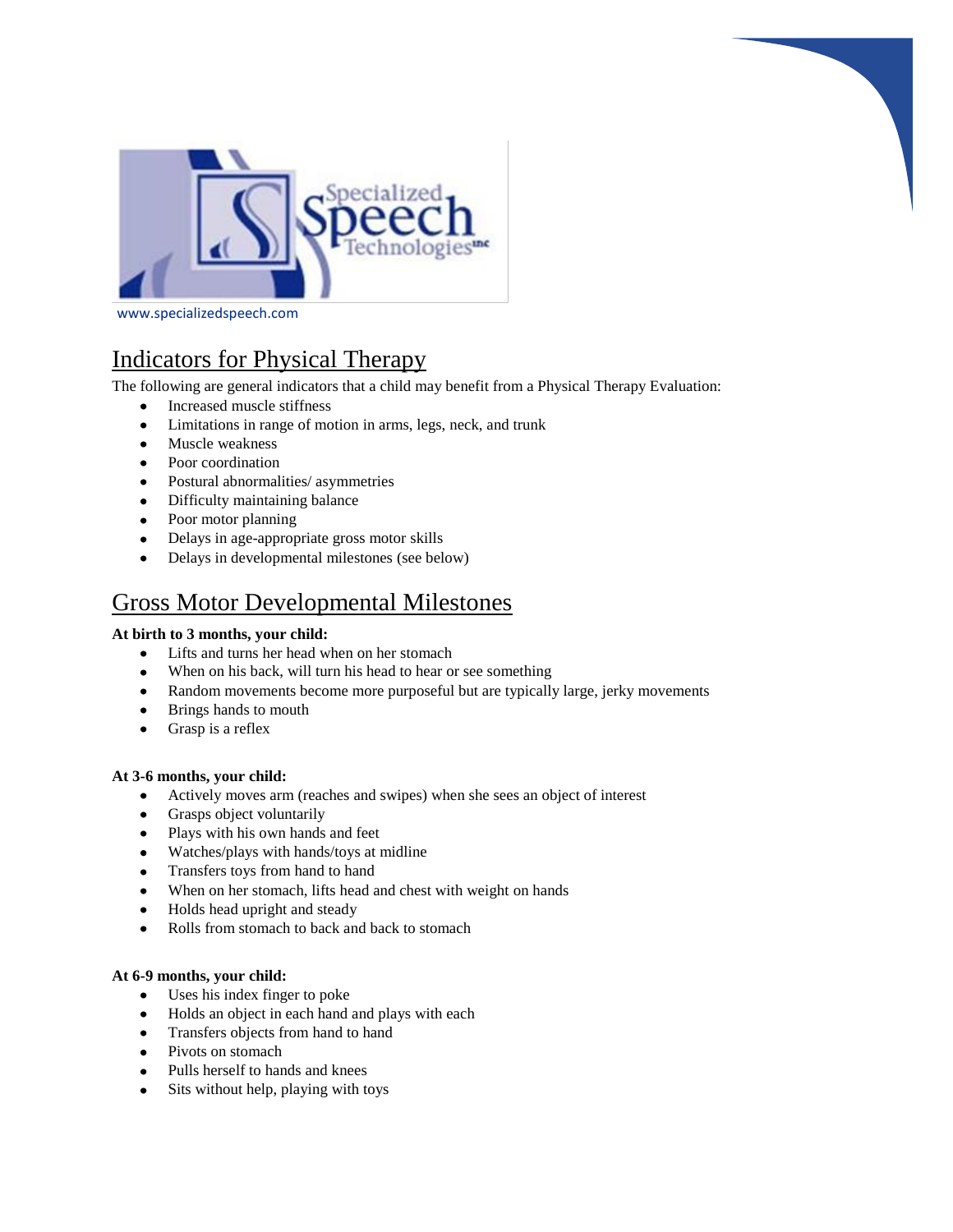# **At 9-12 months, your child:**

- Picks things up with pincer grasp (thumb and one finger)
- Drops and picks up a toy
- Manipulates toys with hands and fingers
- Uses both hands together to play
- Creeps (moves forward on hands and knees)
- Pulls to standing
- Stands without support
- Walks with support
- Can take independent steps

#### **At 12-18 months, your child:**

- Walks alone
- Begins to walk sideways and backwards
- Comes to standing without support
- Crawls up and down stairs
- Picks up small objects
- Stacks one object on top of another  $\bullet$
- Puts objects in and dumps them out of containers
- Pulls apart objects, such as pop beads
- Fits single puzzle pieces  $\bullet$
- $\bullet$ Scribbles

#### **At 2-3 years, your child:**

- Walks well, runs, stops, steps up, squats down
- Walks on tiptoes
- Walks up stairs with an alternating foot pattern with one hand on rail  $\bullet$
- Walks down stairs with a same-step foot placement
- Jumps two inches off ground or over a 2-inch hurdle
- Jumps down from a step height  $\bullet$
- Stands on one leg for 1-3 seconds  $\bullet$
- Kicks a ball 3-6 feet
- Throws a ball underhand  $\bullet$
- Begins learning to catch a ball from a short distance
- Stacks more than one object (blocks)
- Strings large beads  $\bullet$
- Imitates drawing horizontal lines or circular scribble  $\bullet$

#### **At 3-4 years, your child:**

- Can run around obstacles
- Can stand on one foot for 3-5 seconds
- Stands on tiptoes for 3-5 seconds
- Can walk on a line without stepping off
- Can hop on one foot
- Rides a tricycle  $\bullet$
- Can jump forward, down, and over objects with feet together
- Catches a medium-sized ball  $\bullet$
- $\bullet$ Throws a ball overhand and underhand
- $\bullet$ Can build a tower of 9 small cubes
- Copies drawing of a circle and imitates drawing a cross  $\bullet$
- Cuts paper in half $\bullet$